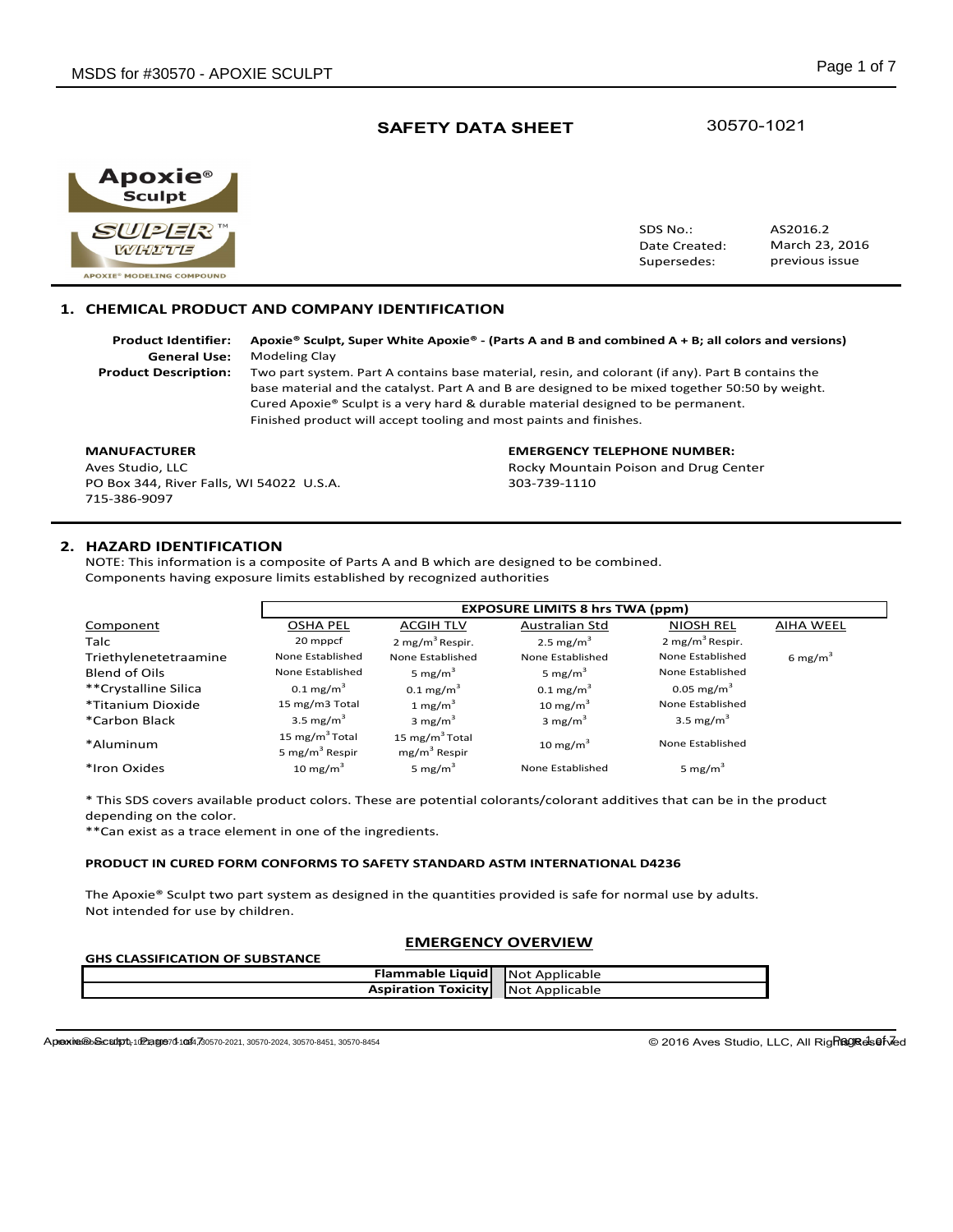| <b>Skin Irritation</b>                           | Skin sensitizer - Category 1B |
|--------------------------------------------------|-------------------------------|
| Eye Irritation                                   | Category 2                    |
| Carcinogenicity                                  | No classification Under GHS   |
| <b>Specific Organ Toxicity Repeated Exposure</b> | No classification Under GHS   |
| <b>Specific Organ Toxicity Single Exposure</b>   | No Classification Under GHS   |
| <b>Reproductive Toxicity</b>                     | No Classification Under GHS   |
| <b>Acute Toxicity</b>                            | No Classification Under GHS   |
| <b>Germ Cell mutagenicity</b>                    | No Classification Under GHS   |
| Hazardous to the aquatic env.                    | No Classification Under GHS   |

# **GHS LABEL ELEMENTS**



# **WARNING**

May cause an allergic skin reaction and eye irritation.

#### **Hazard Statements**

H317 - May cause an allergic skin reaction. H320 - Causes eye irritation.

| <b>Precautionary Statements</b> |                                                                                                                                                                                  |
|---------------------------------|----------------------------------------------------------------------------------------------------------------------------------------------------------------------------------|
| General:                        | P101 - If medical advice is needed, have product container or label at hand.                                                                                                     |
|                                 | P102 - Keep out of reach of children.                                                                                                                                            |
|                                 | P103 - Read label before use.                                                                                                                                                    |
| <b>Prevention:</b>              | P261 - Avoid breathing dust.                                                                                                                                                     |
|                                 | P280 - Wear protective gloves when combining parts A and B together.                                                                                                             |
|                                 | Wear dust mask when sanding the cured product.                                                                                                                                   |
| Response:                       | P302 + 352 - If on skin: wash with plenty of water.                                                                                                                              |
|                                 | P333 + P313 - If skin irritation or rash occurs: Get medical advice /attention.                                                                                                  |
|                                 | P305 + P351 + P338 - If in eyes: Rinse cautiously with water for several minutes.                                                                                                |
|                                 | Remove contact lenses, if present and easy to do. Continue rinsing.                                                                                                              |
|                                 | P337 + P313 - If eye irritation persists: Get medical advice/attention.                                                                                                          |
| Storage/Disposal:               | None Applicable                                                                                                                                                                  |
| <b>UN GHS</b>                   | According to the Globally Harmonized Standard for Classification and Labeling (GHS),<br>this product is considered hazardous based on the potential for skin and eye irritation. |

# **3. COMPOSITION/INFORMATION ON INGREDIENTS**

Applicable to parts A and B when combined into final product

| wt%        | <b>CAS Registry #</b> |
|------------|-----------------------|
| $25 - 90$  | 14807-96-6            |
| $1 - 2$    | $112 - 24 - 3$        |
| $10 - 40$  | 25085-99-8            |
| $0 - 5$    | 1318-59-8             |
| $0 - 50.6$ | 14808-60-7            |
| $0 - 35$   | 13463-67-7            |
| $0 - 2$    | 1333-86-4             |
| $0 - 5$    | Mixed                 |
| $0 - 25$   | 7429-90-5             |
| $0 - 3$    | Mixed                 |
| $0 - 3$    | Mixed                 |
| $0 - 2$    | Mixed                 |
|            |                       |

Apoxie® Sculpt, 102 age 21044, 30570-2021, 30570-2024, 30570-8451, 30570-8454

© 2016 Aves Studio, LLC, All Righagra 26 .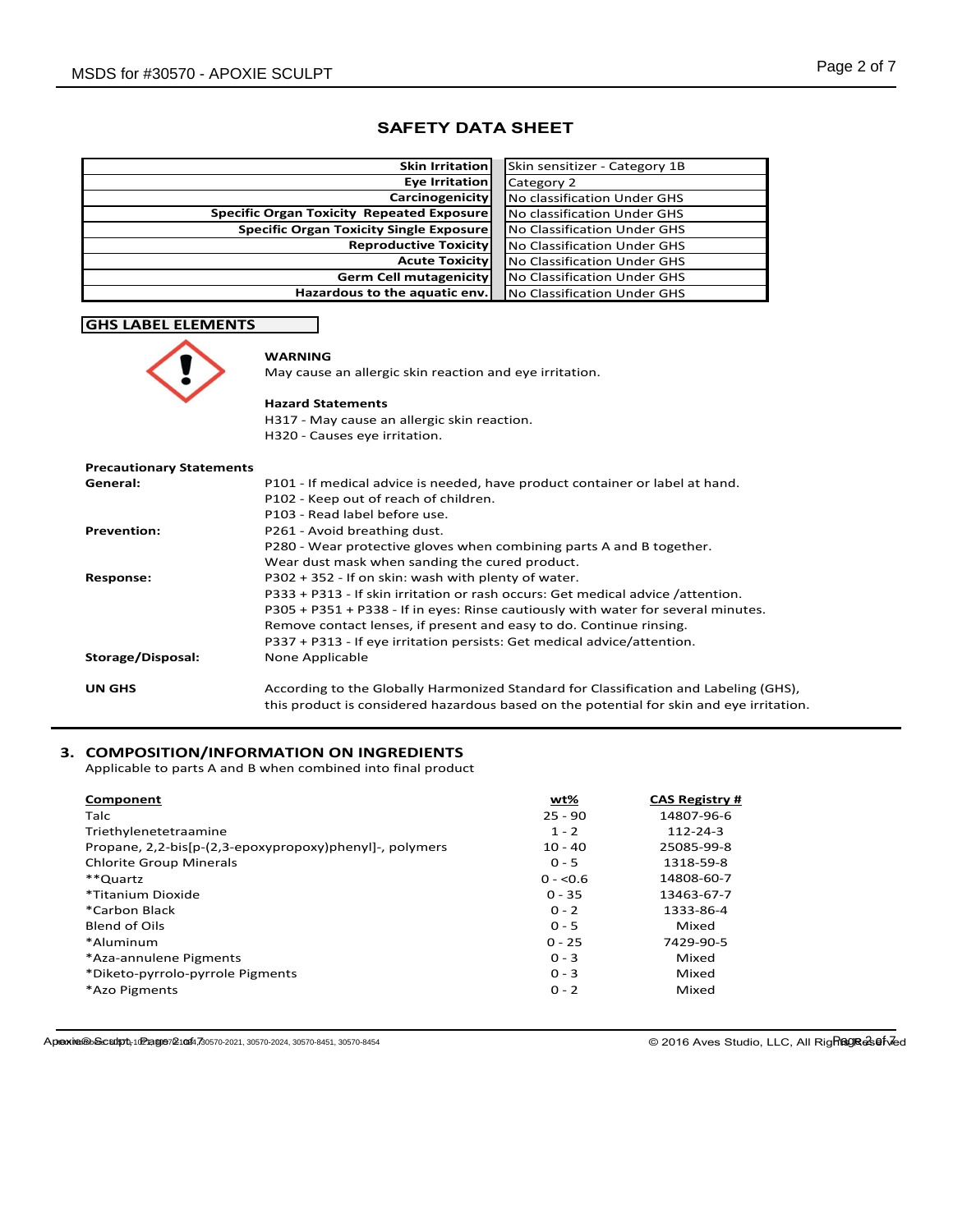| *Ultramarine Pigment | $0 - 3$ | Mixed |
|----------------------|---------|-------|
| *Iron Oxides         | $0 - 3$ | Mixed |

\* Vary depending on color

\*\*Can exist as a trace element in one of the ingredients

## **4. FIRST AID MEASURES**

#### **INHALATION:**

Only a significant route of exposure when cured product is sanded. If the victum has difficulty breathing, move them to fresh air and keep at rest. If problem persists or worsens, seek medical attention.

#### **EYE CONTACT:**

Remove contact lens (if present). Rinse eyes immediately with plenty of clean water for at least 15 minutes. If necessary, gently hold the eyelid open during the flush. If eye irritation persists, seek medical attention.

## **SKIN CONTACT:**

Uncured product components may cause skin irritation and sensitization especially in persons with pre-existing skin allergies. After handling, wash hands with soap and water. Remove and launder any contaminated clothing. If irritation persists or other symptoms occur, seek medical attention.

#### **INGESTION:**

Not a significant route of exposure. If ingested, do not induce vomiting. If discomfort or other symptoms persist, seek medical attention showing label and SDS.

## **5. FIRE FIGHTING MEASURES**

**Flashpoint and Method:** Not Applicable **Flammable Limits:** Not Applicable **Autoignition Temperature:** Not Applicable

#### **GENERAL HAZARD:**

Unused uncured A+B are nonflammable and non-combustible under criteria provided in U.S. DOT 49 CFR173.124 & Appendix E. Packaging is combustible but is not a significant fire hazard.

## **FIRE FIGHTING INSTRUCTIONS:**

Water fog or fine spray; dry chemical fire extinguishers; carbon dioxide fire extinguishers; foam; alcohol resistant foams (ATC type).

#### **FIRE FIGHTING EQUIPMENT:**

In the event of a fire, wear full protective clothing and NIOSH-approved self-contained breathing apparatus with full facepiece operated in the pressure demand or other positive pressure mode. For small outdoor fires, which may be easily extinguished with a portable fire extinguisher, use of protective equipment is generally unnecessary.

## **FURTHER INFORMATION:**

During a fire, smoke may contain the original material in addition to combustion products which might be more irritating.

#### **HAZARDOUS COMBUSTION PRODUCTS:**

Carbon monoxide, carbon dioxide, oxides of nitrogen, and organics such as aldehydes and amines depending on the heat of the fire.

© 2016 Aves Studio, LLC, All RigRagrasefved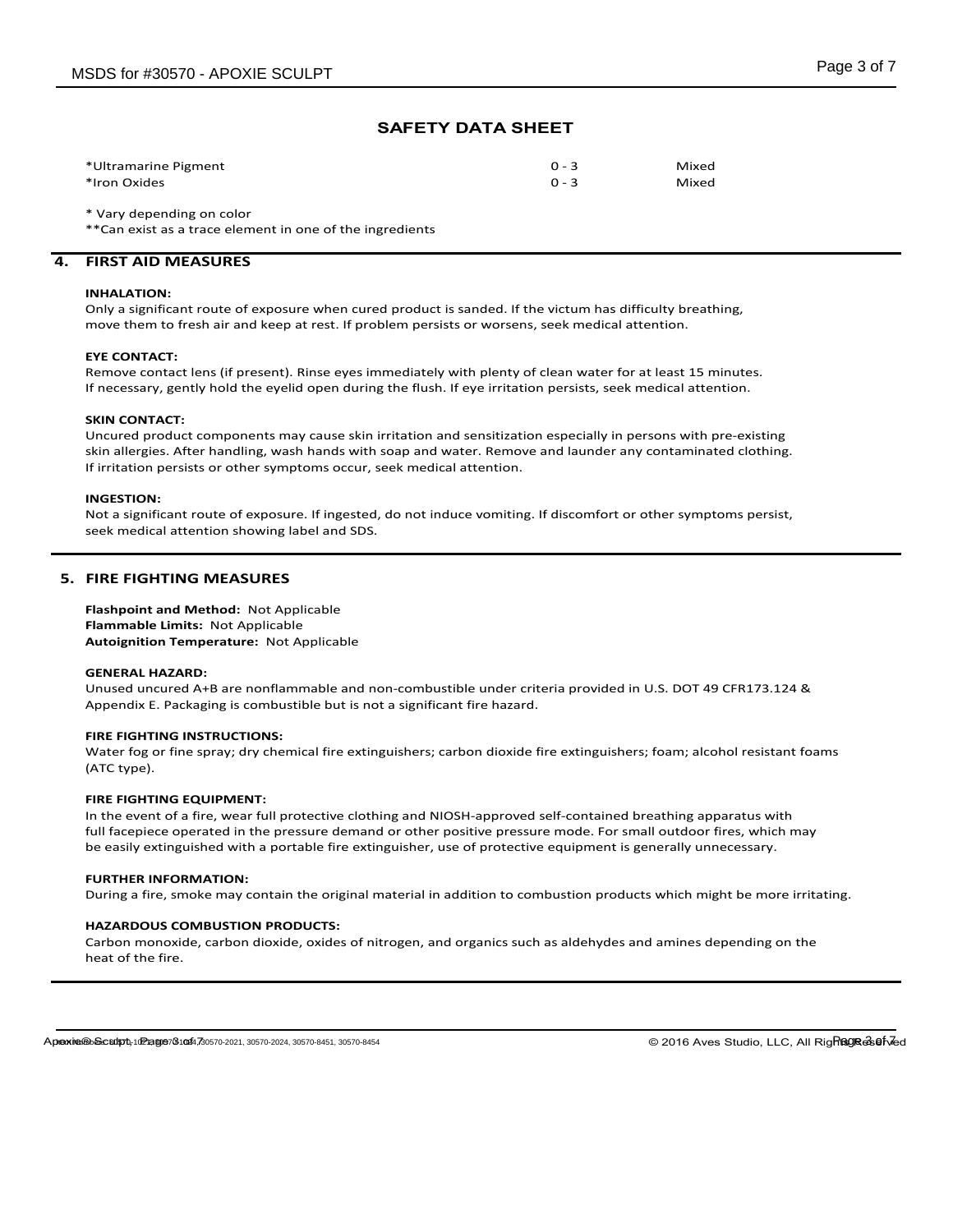## **6. ACCIDENTAL RELEASE MEASURES**

Applicable to Parts A or B or cured Apoxie® Sculpt.

#### **LAND SPILL RESPONSE:**

Material is a solid. Scrape, shovel, or otherwise gather up the material. Dispose as a solid waste. Waste is not hazardous unless mixed with hazardous material(s).

#### **WATER SPILL:**

Unreacted parts A and B have a putty-like consistency with limited water solubility. They have limited solubility in water. If unused product and or final material is spilled into a water body it is expected to sink to the bottom and appear as stone/rock in the water body. Accidental spill size is not expected to be a response concern.

#### **RECOMMENDED DISPOSAL:**

Not a U.S. Environmental Protection Agency RCRA hazardous waste unless mixed with something that would render it hazardous.

## **7. HANDLING AND STORAGE**

**STORAGE TEMPERATURE:** Ambient **STORAGE PRESSURE:** Atmospheric

#### **GENERAL:**

Store in original sealed package at ambient temperature (below 120 F/49 C) in a dry location. Keep containers sealed. Store out of of direct sunlight, in a dry location. Protect package against physical damage. Product is freeze-thaw stable.

## **8. EXPOSURE CONTROLS/PERSONAL PROTECTION**

**NOTE: This information is a composite of Parts A and B which are designed to be combined. OSHA HAZARDOUS COMPONENTS (29 CFR 1910.1200)**

|                       | <b>EXPOSURE LIMITS 8 hrs TWA (ppm)</b> |                                              |                      |                             |                     |
|-----------------------|----------------------------------------|----------------------------------------------|----------------------|-----------------------------|---------------------|
| Component             | <b>OSHA PEL</b>                        | <b>ACGIH TLV</b>                             | Australian Std       | <b>NIOSH REL</b>            | <b>AIHA WEEL</b>    |
| <b>Talc</b>           | 20 mppcf                               | 2 mg/m <sup>3</sup> Respir.                  | 2.5 mg/ $m3$         | 2 mg/m <sup>3</sup> Respir. |                     |
| Triethylenetetraamine | None Established                       | None Established                             | None Established     | None Established            | 6 mg/m <sup>3</sup> |
| Blend of Olls         | None Established                       | 5 mg/m <sup>3</sup>                          | 5 mg/m <sup>3</sup>  | None Established            |                     |
| **Crystalline Silica  | $0.1 \text{ mg/m}^3$                   | $0.1 \text{ mg/m}^3$                         | $0.1 \text{ mg/m}^3$ | $0.05 \text{ mg/m}^3$       |                     |
| *Titanium Dioxide     | 15 mg/m3 Total                         | 1 mg/m <sup>3</sup>                          | 10 mg/m $3$          | None Established            |                     |
| *Carbon Black         | $3.5 \text{ mg/m}$                     | 3 mg/m $3$                                   | 3 mg/m <sup>3</sup>  | 3.5 mg/m <sup>3</sup>       |                     |
| *Aluminum             | 15 mg/m3 Total<br>5 mg/m3 Respir       | 15 mg/m <sup>3</sup> Total<br>$mg/m3$ Respir | 10 mg/m $3$          | None Established            |                     |
| *Iron Oxides          | $10 \text{ mg/m}$                      | 5 mg/m <sup>3</sup>                          | None Established     | 5 mg/m <sup>3</sup>         |                     |

\* This SDS covers available product colors.

These are potential colorants/colorant additives than can be in the product depending on the color. \*\*Exists as a trace element in one of the ingredients

#### **ENGINEERING CONTROLS:**

None Needed

#### **PERSONAL PROTECTION:**

Wear protective gloves (nitrile or equivalent), when mixing parts A and B together. Wear dust mask if sanding finished material.

Apoxie® Sculpt, 102 age 74 1044, 730570-2021, 30570-2024, 30570-8451, 30570-8454

© 2016 Aves Studio, LLC, All RigRagresefved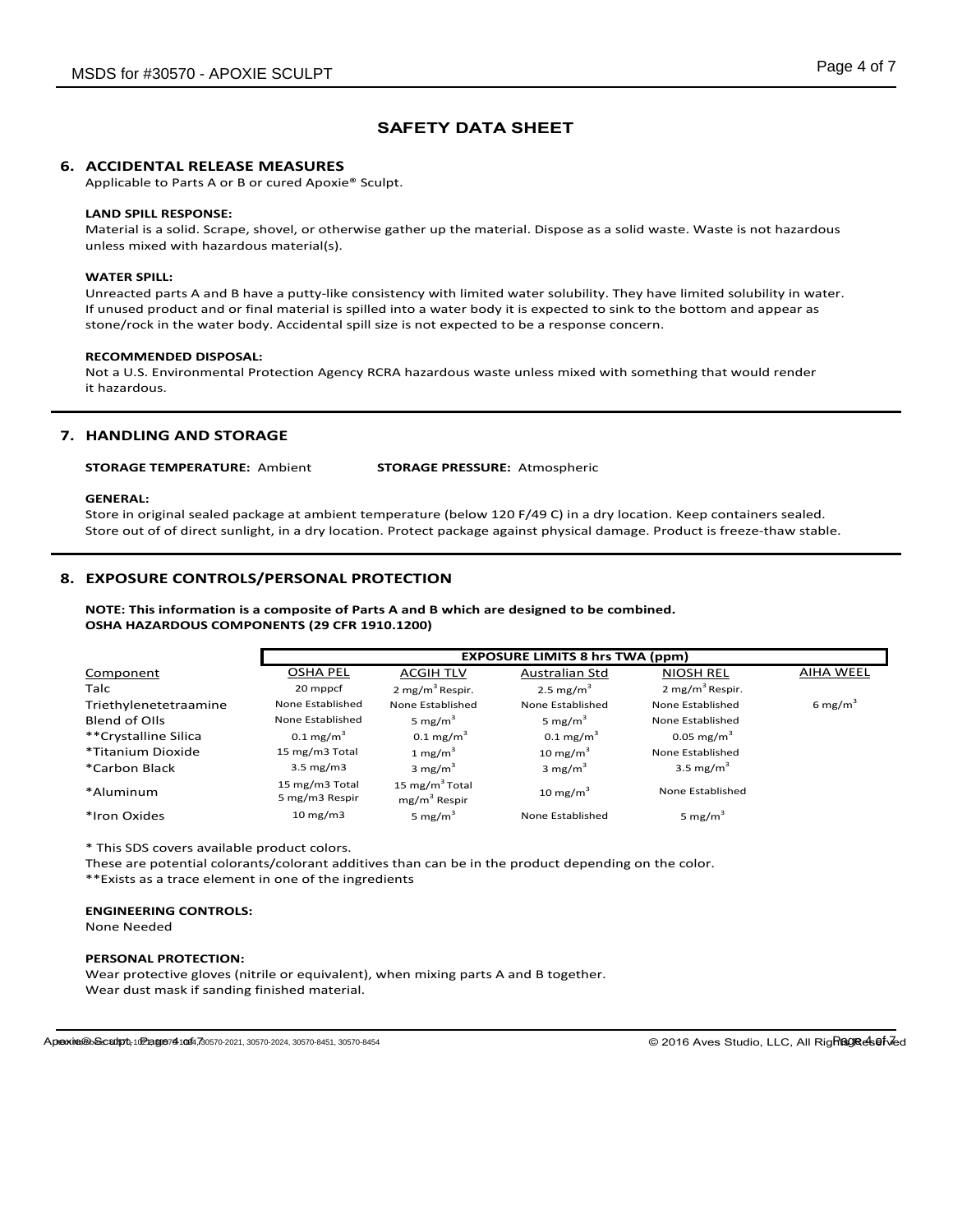## **9. PHYSICAL AND CHEMICAL PROPERTIES**

| <b>Vapor Pressure:</b>      | Not Applicable                                | <b>Vapor Density:</b>    | Not Applicable                     |
|-----------------------------|-----------------------------------------------|--------------------------|------------------------------------|
| <b>Specific Gravity:</b>    | Cured: 1.7 [water=1]                          | <b>Evaporation Rate:</b> | Not Applicable                     |
| <b>Solubility in Water:</b> | Negligible for Parts A & B;                   | <b>Freezing Point:</b>   | Freeze/Thaw Stable                 |
|                             | Cured Apoxie <sup>®</sup> Sculpt is insoluble | Odor:                    | Part A or B slight; cured no odor. |
| pH:                         | Cured A+B pH neutral                          | Appearance:              | Depends on the color selected      |
| <b>Boiling Point:</b>       | Not Applicable                                | <b>Physical State:</b>   | Solid                              |
| <b>Viscosity:</b>           | Putty-like                                    | <b>Flammable Range:</b>  | Not Applicable                     |
| <b>Flash Point:</b>         | Not Applicable                                |                          |                                    |

## **10. STABILITY AND REACTIVITY**

#### **GENERAL:**

Material is stable after parts A and B are combined.

## **INCOMPATIBLE MATERIALS AND CONDITIONS TO AVOID:**

Avoid combining parts A and B with any materials other than themselves according to manufacturer's instructions. Avoid contact with strong acids or bases and temperatures greater than 392 F/200 C.

## **HAZARDOUS DECOMPOSITION:**

Carbon dioxide, carbon monoxide, oxides of nitrogen and organics depending on nature of decomposition.

## **11. TOXICOLOGICAL INFORMATION**

| Component            | <b>Acute Test</b> | Value         | Species |
|----------------------|-------------------|---------------|---------|
| Epoxy resin          | Oral LD50         | >15,000 mg/kg | Rat     |
| Epoxy resin          | Dermal LD50       | 23,000 mg/kg  | Rabbit  |
| Triethylenetetramine | Oral LD50         | >5000 mg/kg   | Rat     |
| Triethylenetetramine | Dermal LD50       | $>5000$ mg/kg | Rabbit  |

## **ROUTES OF ENTRY:**

Skin contact and eye contact; respiratory contact as a dust; ingestion as a solid.

## **CHRONIC EFFECTS ON HUMANS:**

Except for potential skin sensitization, repeated exposures to the uncured resins are not anticipated to cause any significant adverse effects. Wearing gloves while blending parts A & B will greatly reduce risk of sensitization.

## **Eyes:**

Eye contact with the uncured components may cause irritation in susceptible individuals.

#### **Skin:**

Uncured component contact with the skin may cause allergic reaction in susceptible individuals. Contact with the skin may cause mild irritation, redness, and discomfort which is transient.

#### **Ingestion:**

Hazard presented by ingestion is expected to be physical blockage rather than gastrointestinal problems particularly in the case of the cured product.

#### **Inhalation:**

© 2016 Aves Studio, LLC, All RigRagra&sefved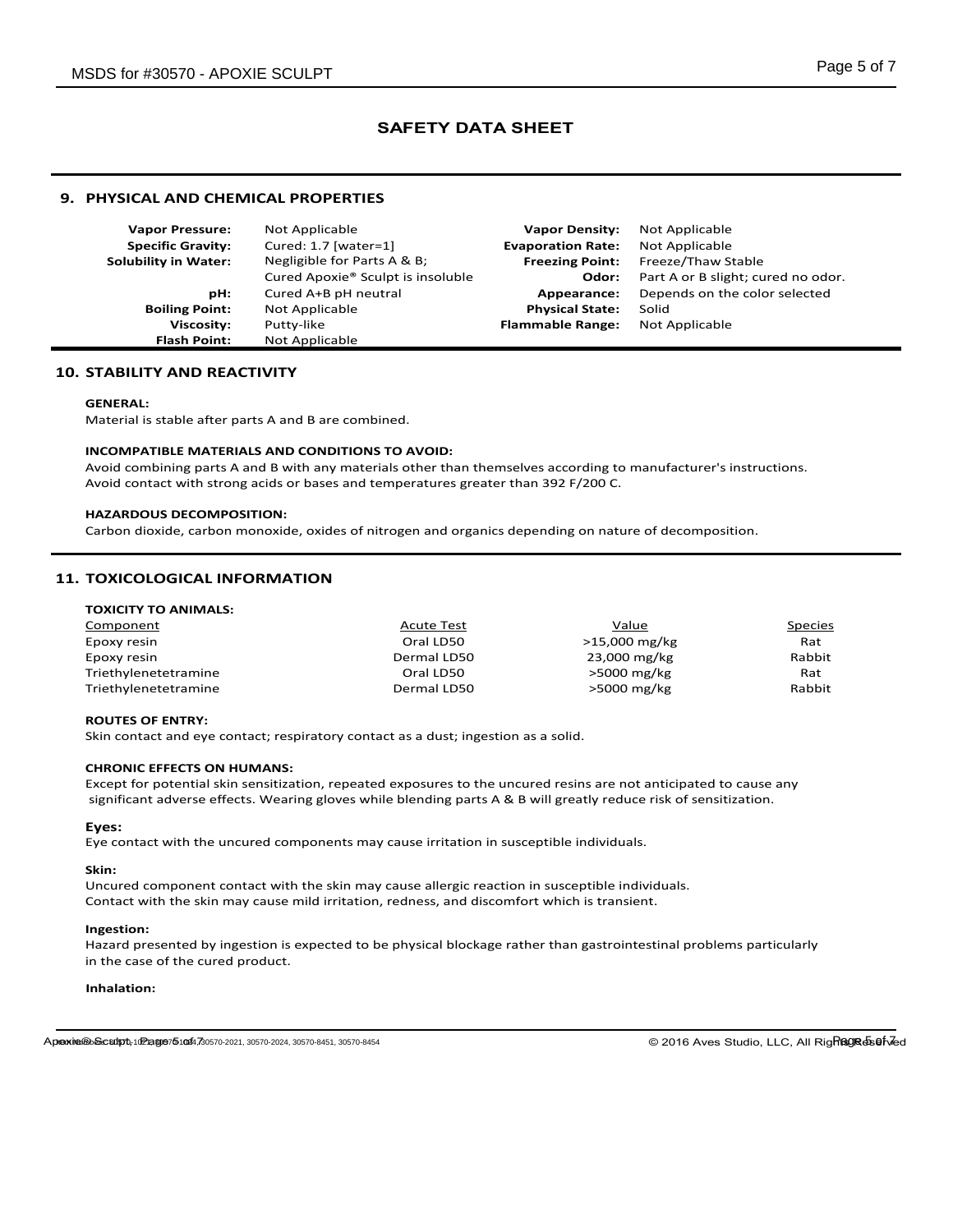The two parts are physically solids and are not sufficiently volatile to produce a significant vapor inhalation hazard. Sanding the cured resin is expected to create some respirable dust. Wear a dust mask to control exposure if sanding.

## **12. ECOLOGICAL INFORMATION**

No information available. Cured product is not soluble in water.

## **PRODUCTS OF BIODEGRADATION:**

Cured product is stable and does not biodegrade in air or water.

## **13. DISPOSAL CONSIDERATIONS**

Product is not a U.S. EPA RCRA hazardous waste based on components. Dispose of in accordance with local, state, federal regulations. Not a hazardous waste unless combined with hazardous materials.

## **14. TRANSPORT INFORMATION**

The following proper shipping name, hazard class and packing group are in accordance to transportation regulations.

| <b>Mode of Transportation</b>  | <b>Domestic Surface (USDOT)</b> | <b>Domestic Air</b>  | <b>International Air (IATA)</b> |
|--------------------------------|---------------------------------|----------------------|---------------------------------|
| lUN Number                     | Not Regulated                   | <b>Not Regulated</b> | <b>Not Regulated</b>            |
| <b>Proper Shipping Name</b>    |                                 |                      |                                 |
| <b>Hazard Class</b>            |                                 |                      |                                 |
| <b>Packing Group</b>           |                                 |                      |                                 |
| <b>Hazard Label</b>            |                                 |                      |                                 |
| Handling Label(s)              |                                 |                      |                                 |
| <b>IERG#:</b>                  |                                 |                      |                                 |
| <b>Packaging Instructions:</b> |                                 |                      |                                 |

## **15. REGULATORY INFORMATION**

**Chemical Inventory Status** Ingredients listed on: TSCA, DSL, Japan, and EC inventories.

**SARA Section 302 - Emergency Planning Notification -** None **SARA Section 304 - Emergency Release Notification -** None **SARA 311/312 - Hazard categories for SARA Section 311/312 Reporting -** None **CERCLA - Hazardous Substance -** None **RCRA Hazardous Waste Classification -** None

**California Proposition 65:** Titanium Dioxide and carbon black are listed as airborne, unbound particles of respirable size on the list. **This is not applicable to this product in either uncured or cured solid state.** Crystalline silica (quartz) can exist as a trace element in one of the ingredients. Testing for crystalline silica in other products with similar amounts have not found detectable limits in the air during product use. Otherwise no components are listed.

## **16. OTHER INFORMATION**

**UNITED STATES NATIONAL FIRE PROTECTION ASSOCIATION (U.S. NFPA)** 

**NFPA Category Apoxie® Sculpt**

Apoxie® Sculpt, 102 age 76 1044, 30570-2021, 30570-2024, 30570-8451, 30570-8454

© 2016 Aves Studio, LLC, All RigRagrasefved